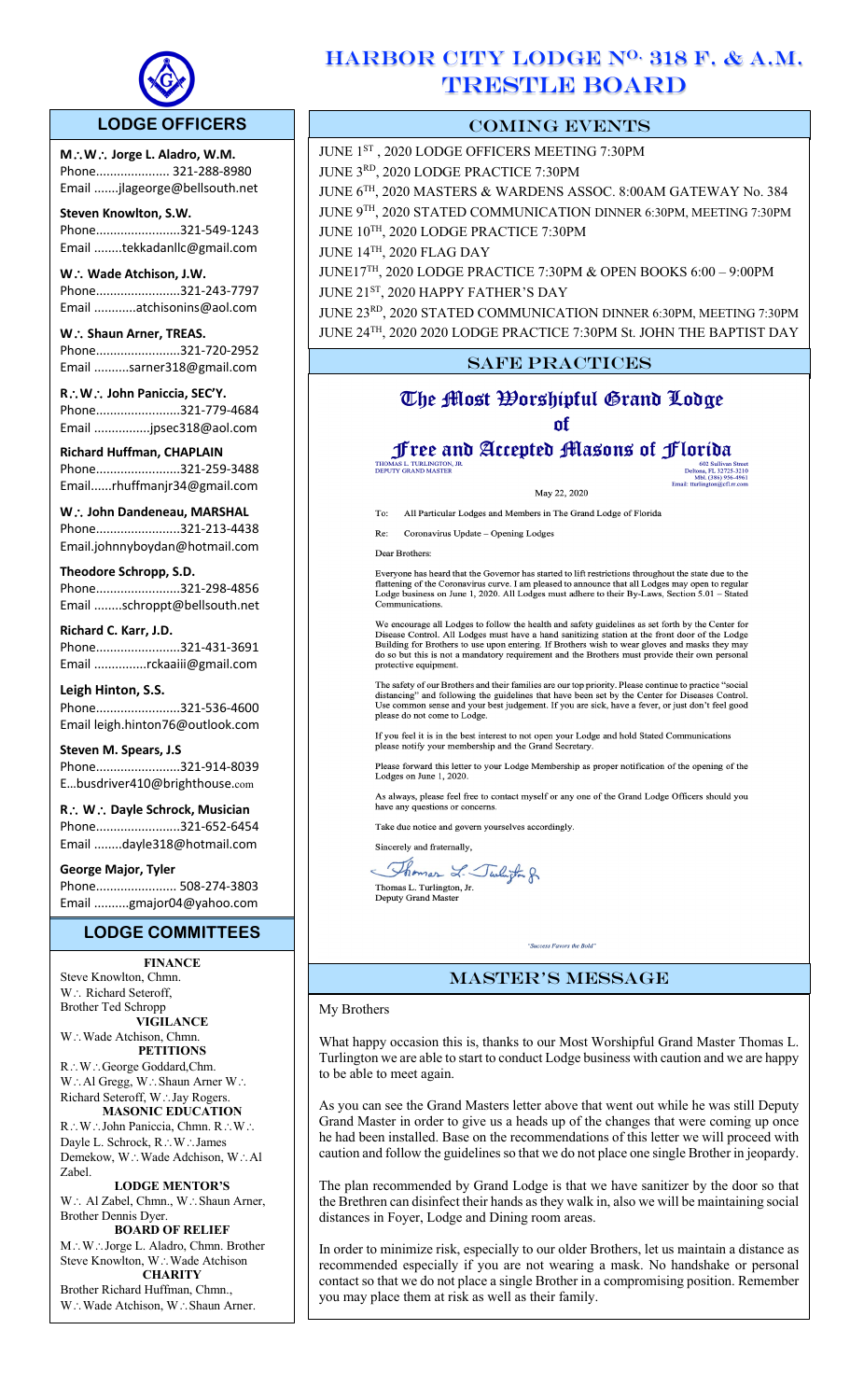#### **LODGE COMMITTEES cont.**

#### **LODGE PROPERTY**

W.: Alan Greg, Chmn. W.: Michael Hutzler, Brother Steve Knowlton, Brother Richard Huffman, Brother Dennis Dyer,  $R\colon W\colon B$ en Schwartz **LODGE INSTRUCTOR**

R.: H.: Gary Wilson **OFFICERS RITUAL ASSIST.**

W.: Michael Hutzler, Chmn. R∴W∴ James Demenmkow **CATECHISM INSTRUCTOR**

R∴W∴James Demenkow, Ch R.H.: Gary Wilson, W.Jay Rogers, W.: Michael Hutzler. **LODGE LIBRARIAN** W: Al Zabel, Chmn. **SICKNESS & DISTRESS** R∴W∴ Thomas Moore, Chm

W∴Al Gregg, Richard Huffman **INVESTIGATION** As needed

#### **PAST MASTERS**

| *Aubrey Bates PDDGM 1954                        |  |
|-------------------------------------------------|--|
| *E. R. Mayfield 1955                            |  |
| *Richard F. Griffie,1956                        |  |
| PDDGM & PGM 1976-77                             |  |
| Raymond McAlpine 1957                           |  |
|                                                 |  |
| *Steven Rianaldo PDDGM1959                      |  |
|                                                 |  |
| *Richard F. Griffie,1960<br>PDDGM & PGM 1976-77 |  |
| *Keith Brown 1961                               |  |
|                                                 |  |
| * Charles McLin1963                             |  |
| *George Schulthies1964                          |  |
|                                                 |  |
| *Paul V. Gandy  1965                            |  |
| *Adam Budris PDDGM1966                          |  |
| John Beasley1967                                |  |
|                                                 |  |
| *Robert Notvest1969                             |  |
| Robert M. Bullock1970                           |  |
| *Edward P. Abbott1971                           |  |
| *Glenn T. StittPDDGM1972                        |  |
| *Robert L. Goldsmith1973                        |  |
| PDDGM, PGM 1983-84                              |  |
| Carl G. Planck, Jr1974                          |  |
| Douglas Dagley1975                              |  |
| *Henry Farrow1976                               |  |
| *Donald R. Pacetti1977                          |  |
| Patrick A. Galbraith1978                        |  |
|                                                 |  |
| *James H. Bragg1980                             |  |
| Robert C. Birmie1981                            |  |
| *Wallace L. Whiting1982                         |  |
| Stanley W. Miller1983                           |  |
| *Gerald T. Freese1984                           |  |
| Ronald E. LaCair1985                            |  |
| Charles R.R. Walle1986                          |  |
| Corenth Owens1987                               |  |
| Karol M. DziegielPDDGM1988                      |  |
| Allen P. Gregg1989                              |  |
|                                                 |  |
| *George Ed. Gardner, Jr1991                     |  |
|                                                 |  |
| William C. White1992                            |  |
| Kenneth L. Jenkins 1993                         |  |
| Robert P. Edmiston1994                          |  |
| Thomas L. MoorePDDGM1995                        |  |
|                                                 |  |
| Mark C. Mason1997                               |  |
| John PanicciaPDDGM1998                          |  |
| Dayle SchrockPDDGM1999                          |  |
|                                                 |  |
| Gary Wilson2001                                 |  |
| Fred BakerPDDGM2002                             |  |
| Ron TrinklePDDGM2003                            |  |
|                                                 |  |
|                                                 |  |
| George GoddardPDDGM 2006                        |  |
|                                                 |  |
| Michael Hutzler2008                             |  |
| James DemenkowPDDGM2009                         |  |
|                                                 |  |
| Wade Atchison2011                               |  |

# master's message

In Lodge there will be a proper distance and unless you live in the same household you will be required to maintain a 6 ft. distance, seats will be folded and taped so as to indicate where to sit safely.

In the Dining room there will be two to three maximum, to be determined at the Lodge Officers meeting, this coming Monday. There will be a posting to let you know what has been determined.

My Brothers all of this is in an effort to meet the CDC and State requirements, common sense will guide us in the practice of these suggestions.

If you are not feeling good for whatever reason, it may be advisable to stay home as you may not want to expose yourself or others to whatever is causing you to feel ill. We will be having a regular schedule and will see you soon when you are doing better, this is for everyone's safety remember we have many Brothers that have relatives in poor health and we must try to protect all of them.

Besides all of the above we are looking forward to seeing you at Lodge if possible, and if you need any assistance please feel free to call on any of the Officers, we are here for you.

We will be suspending all other events until we are notified that it is proper to do. So, for the time been we are going to go about the business of our meetings and practices.

Looking forward to seeing you, Jorge L. Aladro, Worshipful Master

# SENIOR WARDEN'S MESSAGE

"Hello Brothers,

This entry to the trestle board fills me with joy, as we are to resume our meetings in the month of June! I do not have the words to express how excited I am to see you all in lodge and get back to business as usual. I am sure that there will still be some brothers who decided to remain in quarantine or continue social distancing, and we all need to respect those brothers as they are going to continue to take measures they deem necessary for the safety of themselves and their loved ones.

I cannot wait to see you all in lodge again!

Br. Steve Knowlton, Senior Warden

# Junior Warden's message

#### My Brothers,

We seem to have survived this great test. We are now ready to begin to re-start our Great Fraternity. Are we up to the challenge? I think we are all tired of being at home and not being with our brothers. I hope that this re-opening is the right thing at the right time.

I have been hunkered down. I have been working in my office with the doors locked since this started. My wife has been well, but isolated in the house. My mother is locked into her Assisted Living Facility. I do not wish to bring the bug home to them. I feel we need to make certain we do not infect our loved ones. Maybe we need to check the temperature of all brothers before entering the lodge. Anyone with the slightest idea of being ill needs to stay at home to avoid endangering any of our brothers .We need to sit with a distance between us. We can do this but, we just need to be careful.

June 9<sup>th</sup> Dinner Boston Butt courtesy of Brother Steve Spears. June 23rd Dinner Hamburgers

W: Wade A Atchison Junior Warden

### Secretary's message

Greetings Brothers,

I hope all of you and your Families are doing well and staying healthy and safe during the COVID-19 Pandemic.

Things are slowly getting back to "normal" and we will start our Stated Communications this month.

I know we all have been thru a lot lately but according to Article X Section 20 of the Constitution I need to remind you that at the end of the month Delinquent Dues notices will be mailed out.

Please check your dues card and see if it is current (2020). Thank you for your understanding.

Hopefully, we will see you in Lodge!

Respectfully and Fraternally, John Paniccia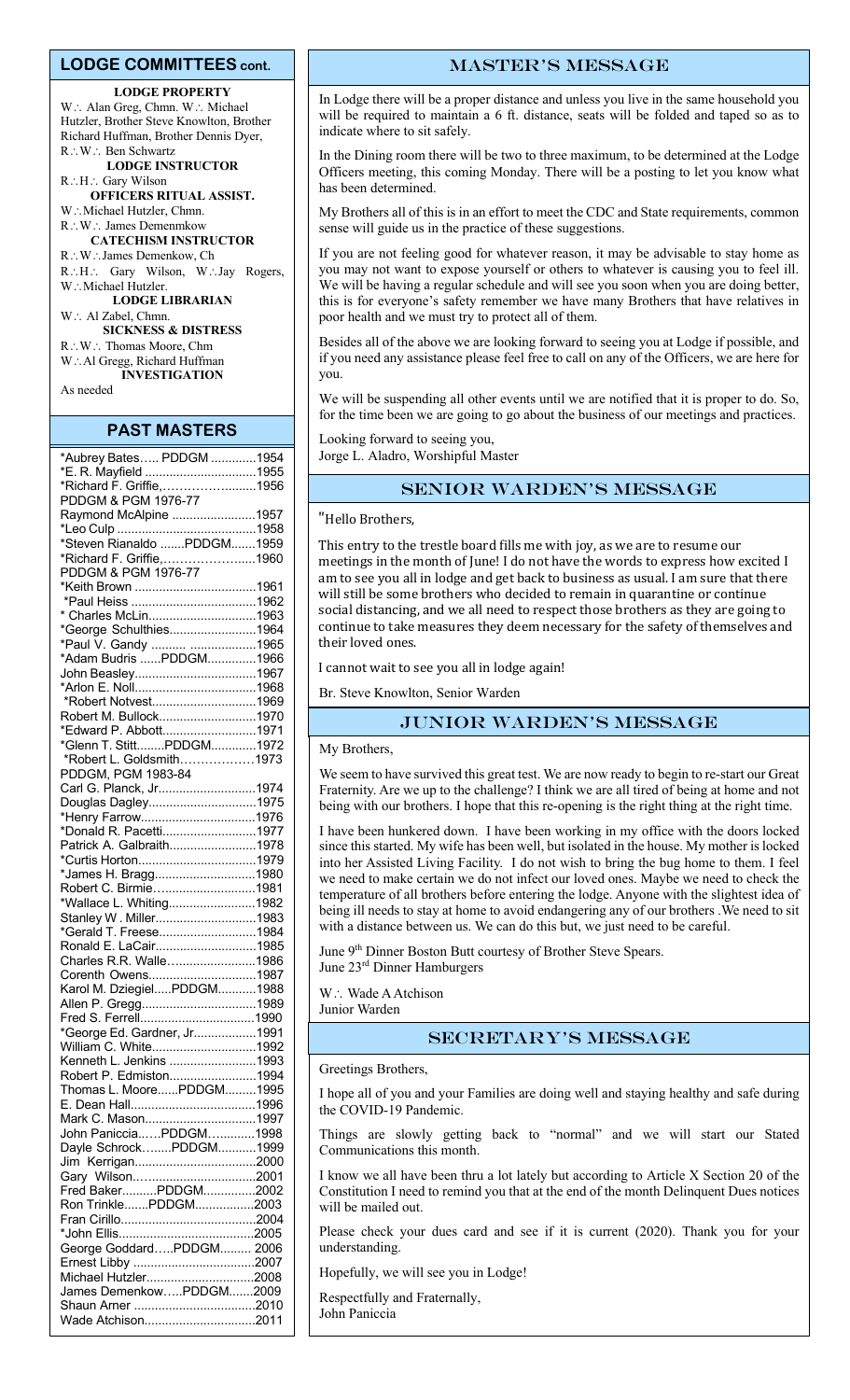#### **PAST MASTERS cont.**

| John Dandeneau2014<br>Doughlas Setzer 2016<br>Kevin Smithwick 2017 |      |  |
|--------------------------------------------------------------------|------|--|
| John Dandeneau2019                                                 |      |  |
| <b>Affiliated Past Masters</b>                                     |      |  |
|                                                                    |      |  |
| *William Thomas1981                                                |      |  |
| *Ernest G. Peterson1986                                            |      |  |
| *Erwin C. Hamm 1988                                                |      |  |
| Jorge L. Aladro 1989                                               |      |  |
| DDGM, PGM 2012-13                                                  |      |  |
| $\overline{C}$ Horric $\overline{C}$                               | 1001 |  |

| الص العربي المستحدث المستحدث العالمي العالمي العالمي العالمي العالمي العالمي العالمي العالمي العالمي |  |
|------------------------------------------------------------------------------------------------------|--|
| *Charles E. Bryant 1999                                                                              |  |
| *Robert A. Buotte2000, 2001                                                                          |  |
| Barry R. Shaffer2001,2019                                                                            |  |
| Roger Fowler2002,2007                                                                                |  |
| Steven B. WaldenPDDGM 2009                                                                           |  |
| Beniamin SchwartzPDDGM 2009                                                                          |  |

#### **BIRTHDAYS/ANNIVERSARIES**

#### **BIRTHDAYS**

| Eugene K. Bjerning                 | 6/04 |
|------------------------------------|------|
| Glenn L. Hanselman                 | 6/05 |
| Daniel L Beasley                   | 6/05 |
| Rodger S. Fowler                   | 6/06 |
| George T. Stenzel                  | 6/06 |
| Hans J. Neugebauer                 | 6/07 |
| James W. Demenkow                  | 6/08 |
| George W. Maxwell, III             | 6/11 |
| Donald L. Huggins                  | 6/13 |
| Andrew Mehako, II                  | 6/16 |
| Alexander I. Young                 | 6/23 |
| Dwight L. Powless                  | 6/24 |
| Thomas F. Brownell                 | 6/28 |
| MASONIC ANNIVERSARIES              |      |
| Thomas M. BUterbaugh               | 6/01 |
| Thomas K. Loshe                    | 6/01 |
| William A. Slover                  | 6/01 |
| William R. Edwards                 | 6/02 |
| Eric D. Hall                       | 6/08 |
| George R. Major                    | 6/10 |
| George C. Collins                  | 6/12 |
| John Paniccia                      | 6/16 |
| Andrew Mehalko II                  | 6/17 |
| Continues on back of Trestle Board |      |

Trestle board request

#### **My Brothers.**

**In order to have better communications and reduce the cost of Mailing the Trestle Board we are asking to please send us your email. Your email will be kept secure and will only be used to send you the Trestle Board. We will be most appreciative if you can assist us with this request. Send email to the Secretary or Worshipful Master. Thanks to those that have send in their emails.**

### CHAPLAIN's message

#### My Brothers,

Once again, I am writing this without meeting or seeing my Brothers, I sorely miss our meetings and work parties at the Lodge. I have made calls to Brothers with some response. Not hearing from Brother Steven Knowlton, I am not aware of his current health, prayerfully he is in better health than the last I was aware of. Brother Steven Spears has requested prayers for his Mother-In-Law Alice, who lives with him and wife, she's in the Hospital with temperature and respiratory issues. Talked to Brother Wade Atchison, he said that he and his family are doing fine, prayers for Tracey continue to be requested by your Chaplin.

Please keep those in the path of COVID-19 and those who are suffering from this Virus in your prayers, as Brothers it is incumbent upon us to keep these and others you may know of in our daily prayers. I pray that we may see each other soon.

Prayerfully yours, Bro. Richard Huffman, Chaplain

### MONTHLY CHARITY

Our Monthly Charity this month will be the **Masonic Home of Florida**. This can be done through contributions in the following ways:

Let Your Pennies Make Good Cents, MH-100, Wills and Gifts, Donations to their Special Projects, or send contributions to the Lodge and the Secretary will see that your wishes are carry out.

IF YOU HAVE SPARE FACEMASK, GLOVES, GOWNS ETC., THEY CAN MAKE USE OF THEM.

#### PETITION'S IN PROGRESS

No petitions in progress.

#### Sickness & distress

Please pray for Brother Steven M. Spears Mother-in-law speedy recovery

#### Did you know

#### **VI. OF BEHAVIOR, VIZ.:**

#### **1. In the Lodge While Constituted**

You are not to hold private committees, or separate conversation, without leave from the Master, not to talk of anything impertinent or unseemly, nor interrupt the Master or Wardens or any Brother speaking to the Master; nor behave yourself ludicrously or jestingly while the Lodge is engaged in what is serious and solemn; nor use any unbecoming language upon any pretence whatsoever; but to pay due reverence to your Master, Wardens, and Fellows, and put them to worship.

Any complaint be brought, the Brother found guilty shall stand to the award and determination of the Lodge, who are the proper and competent judges of all such controversies (unless you carry it by appeal to the Grand Lodge), and to whom they ought to be referred, unless a lord's work be hindered the meanwhile, in which case a particular reference may be made; but you must never go to law about what concerneth Masonry, without an absolute necessity apparent to the Lodge.

#### **2. Behavior After the Lodge is over, and the Brethren not Gone**

You may enjoy yourselves with innocent mirth, treating one another according to ability, but avoiding all excess, or forcing any Brother to eat or drink beyond his inclination, or hindering him from going when his occasions call him, or doing or saying anything offensive, or that may forbid an easy and free conversation; for that would blast our harmony, and defeat our laudable purposes. Therefore no private piques or quarrels must be brought within the door of the Lodge, far lest quarrels about religion, or nations, or state policy, we being only, as Masons, of the catholic religion above mentioned; we are also of all nations, tongues, kindreds, and languages, and are resolved against all politics, as what never yet conduced to the welfare of the Lodge, nor ever will. This Charge has been always strictly enjoined and observed; but especially ever since the Reformation in Britain, of the dissent and secession of these nations from the communion of Rome.

#### **3. Behavior When Brethren Meet Without Strangers, But Not in a Lodge Formed**

You are to salute one another in a courteous manner, as you will be instructed, calling each other Brother, freely giving mutual instructions as shall be thought expedient, without being overseen or overheard, and without encroaching upon each other, or derogating from that respect which is due to any Brother, were he not a Mason; for though all Masons are as Brethren upon the same level, yet Masonry takes no honour from a man that he had before; nay, rather it adds to his honour, especially if he has deserved well of the Brotherhood, who must give honour to whom it is due, and avoid ill manners.

FROM THE DIGEST OF THE MASONIC LAW OF FLORIDA CONT. **"THE CHARGES OF A FREEMASON**